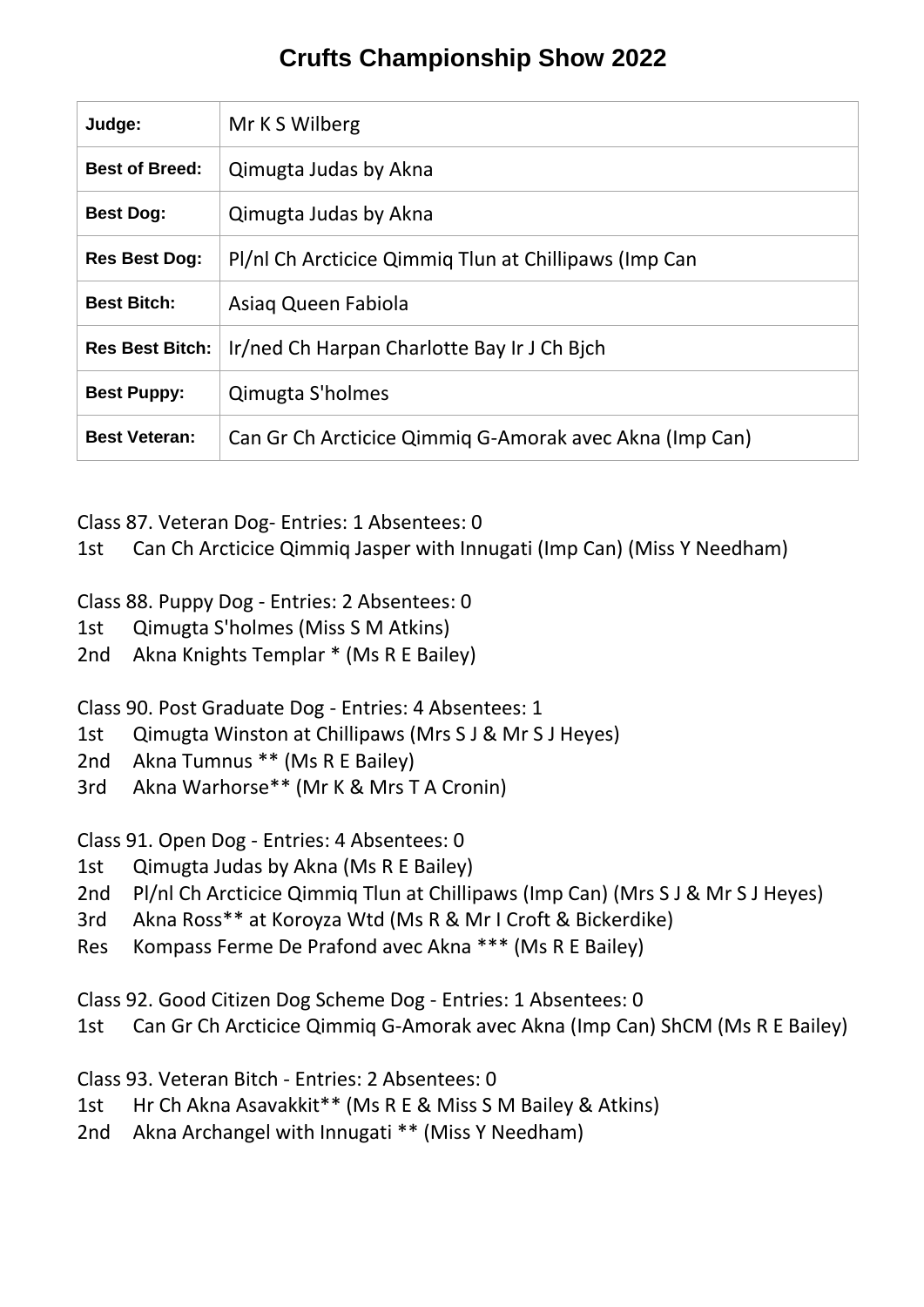Class 94. Puppy Bitch - Entries: 3 Absentees: 0

- 1st Norstrela Tarantula (Mr K & Mrs T A Cronin)
- 2nd Qimugta Miss Marple (Miss S M Atkins)
- 3rd Norstrela Lost Jewel (Mr K & Mrs T A Cronin)

Class 95. Junior Bitch - Entries: 2 Absentees: 1

1st Xorkani's Anesi (Mrs P A Byrne)

Class 96. Post Graduate Bitch - Entries: 1 Absentees: 0

1st Qimugta Harpist (Miss S M Atkins)

Class 97. Open Bitch - Entries: 7 Absentees: 2

- 1st Asiaq Queen Fabiola (Miss Y Needham)
- 2nd Ir/ned Ch Harpan Charlotte Bay Ir J Ch Bjch (Mrs P A Byrne)
- 3rd Akna Galatea\* at Harpan Ir Jnr Ch (Mrs A Allen)
- Res Akna Voorhees\*\* (Miss L E Graham)
- VHC Akna Peechee for Qimugta\* (Miss S M Atkins)

### JUDGES CRITIQUE

Vet D

1Needham's Can Ch Arcticice Qimmiq Jasper with Innugati (Imp Can). Impressive dog with great power. He has a nice head and is very well constructed. He is in excellent condition for age, and he moved well

# PD

1 Atkins' Qimugta S'holmes. Big dog of excellent type. He needs to improve in front, but he moved well around the ring. BP.

2 Bailey's Akna Knights Templar \*. Nice dog which unfortunately is a bit low on his legs. He is well constructed and moved quite well.

# PGD

1 Heye's Qimugta Winston at Chillipaws. Top quality dog of excellent type. He is well constructed and moved very well.

2Bailey's Akna Tumnus \*. Nice dog of very good type. He stands and moves well but could have been shorter in body.

3 Cronin's Akna Warhorse\*. Steady dog with a nice temperament. I would like him higher on his legs and his topline could be stronger.

# OD

1 Bailey's Qimugta Judas by Akna. This is a top-class dog which is Majestic and powerful. He is very well presented, and I can see him out there in the snow pulling the sledges. He is a magnificent show man and he moved very well. BD & BOB.